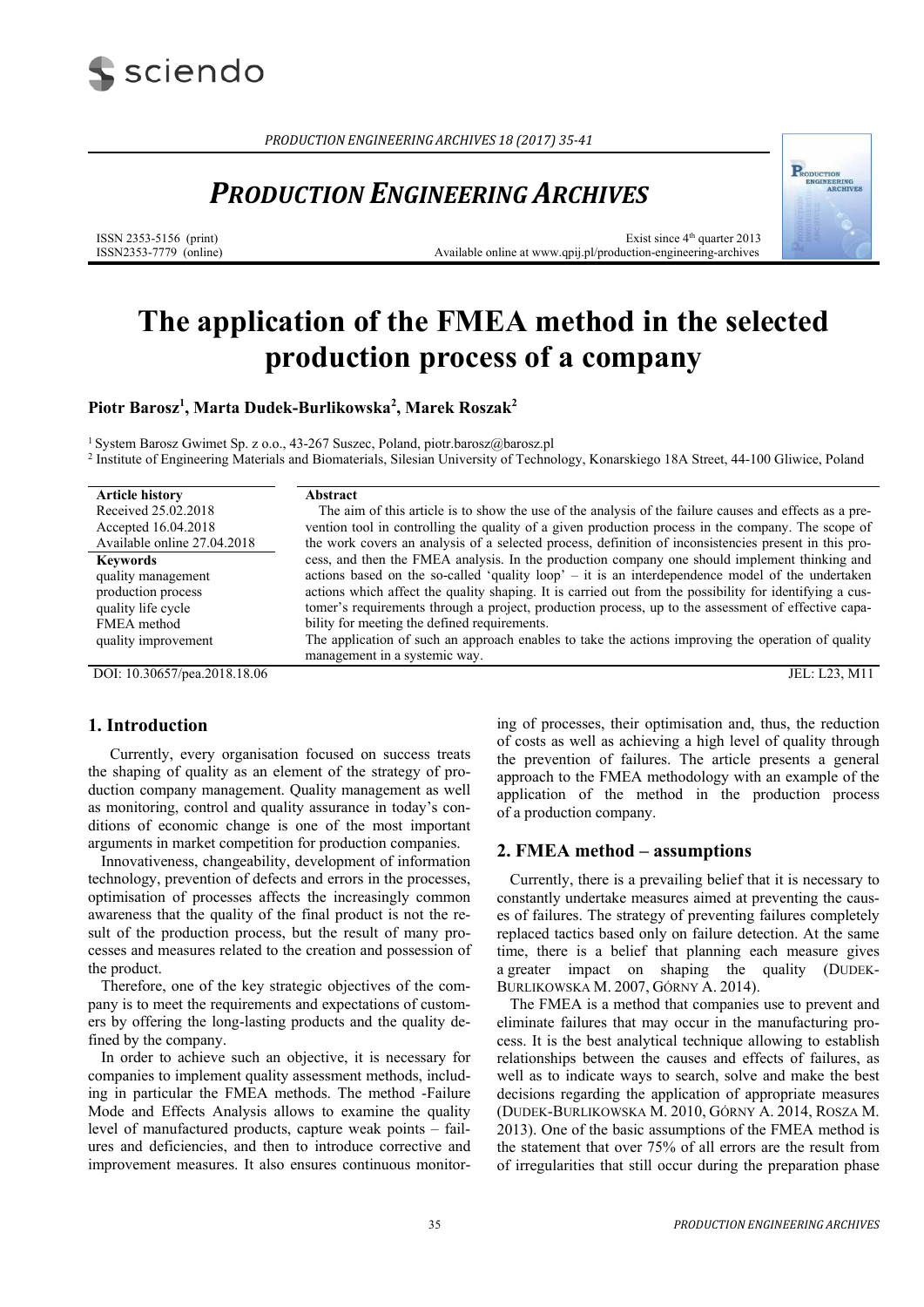of a given production. Due to the low level of work progress, the level of their detection is relatively small (GÓRNY A. 2014 IWANIEC K. 2010, ŁAŃCUCKI J. 1995). In addition, it is assumes that about 80% of all errors are still found at the stage of production and its control as well as during operation (GÓRNY A. 2014). It means that due to the FMEA method it is possible to prevent and limit the effects of failures that appear in a particular construction and in manufacturing processes (DUDEK-BURLIKOWSKA M. 2011, GÓRNY A. 2014, IWANIEC K. 2010).

In the first stage of analysis of the FMEA method, a team of people should be appointed that will monitor a defined product, process or design in detail in order to identify all the places and areas where potential errors and problems may arise, and then they will determine measures to eliminate these errors (GÓRNYA. 2014, ROSZAK M. 2013). The stages of procedure in the FMEA method include (DUDEK-BURLIKOWSKA M. 2011, ŁAŃCUCKI J. 1995, ROSZAK M. 2013): precise determination of all the elements of a product and the stages of the process; the indication of possible errors; determining the outcomes (effects) of these errors and the causes of possible errors; estimating the probability and determining on a scale of 1-10: Severity (*S*), Occurrence (*O*), Detection (*D*) and calculating The Risk Priority Number  $(R = S \times O \times D)$ . Subsequently, comparing it with the accepted limit value, as well as the identification of measures that will eliminate the detected errors and improve the process. In the final phase, a repeated analysis is carried out to check whether the measures taken have yielded effects (HAMROL A. 2005, WIERCIAKN J. 2012, KOLMAN R. 1996, KARASZEWSKI R. 2006).

To properly carry out the FMEA analysis, a special form - FMEA worksheet. Its top part serves entering data on the analysed product/process, the name of a person in charge, the composition of the group working on the procedure and the date of its commencement and completion (HAMROL A. 2005).

Below, in the next columns there is information about the item under consideration and its function, potential failure, potential consequences of failure, hypothetical significance of failure, the anticipated causes of failure, the probability of error occurrence, design verification methods, failure delectability, the risk level factor and the recommended corrective measures (DUDEK-BURLIKOWSKA M. 2007, GÓRNY A. 2014, HAMROL A. 2005).

In a modern company, the quality plays a very important role. Every effort is made to ensure that the products manufactured there are the highest quality. Various quality tools help in improving the quality of production, among which an important role is played by the failure mode and effects analysis known as the FMEA analysis (GÓRNY A. 2014, DUDEK-BURLIKOWSKA M. 2011, IWANIEC K. 2010, ŁAŃCUCKI J. 1995, HAMROL A. 2005).

## **3. Product life cycle – the quality loop**

The quality loop (Fig. 1) is a model of interdependence of measures that have an impact on shaping the quality. It takes place at various stages: from the ability to identify key needs to assessing the ability to effectively satisfy them (DUDEK-BURLIKOWSKA M. 2007, WIERCIAK J. 2012, KOLMAN R. 1996, KARASZEWSKI R. 2006). It allows to undertake variety of measures improving the functioning of quality management and the system being implemented. At the same time, it should be emphasised that all the actions related to quality should be comprehensive. They should include all organisational processes throughout the product life cycle (DUDEK-BURLIKOWSKA M. 2007, GÓRNY A. 2014).



Fig. 1. Product life cycle taking into account customer requirements.

Source: Own study based on: DUDEK-BURLIKOWSKA M. 2007, ŁAŃCUCKI J. 1995, HAMROL A. 2005, WIERCIAK J. 2012, KOLMAN R. 1996, KARASZEWSKI R. 2006

The product life cycle, in technical terms, can be divided into 3 phases shown in Fig. 1 (DUDEK-BURLIKOWSKA M. 2007, GÓRNY A. 2014, HAMROLA. 2005, KOLMAN R. 1996):

 **Planning (pre-production) phase** – the initial period in which one should focus on the purpose of the item, meeting the needs of consumers, rational design, effective planning and use of materials. At this stage, it is necessary to conduct marketing research and initial interest of recipients in the product or service. The last element is such preparation of production, so that it can later work in an automatic manner and will be able to adapt to the market situation.

 **Implementation (production) phase** – covers the most extensive time range, which applies to many aspects related to the product life. In the implementation phase, the following can be distinguished: purchases (of products or services by customers), production or provision of services, inspection and verification, packaging and storage, sales and distribution, installation and commissioning. A large number of factors forming this phase makes it the most responsible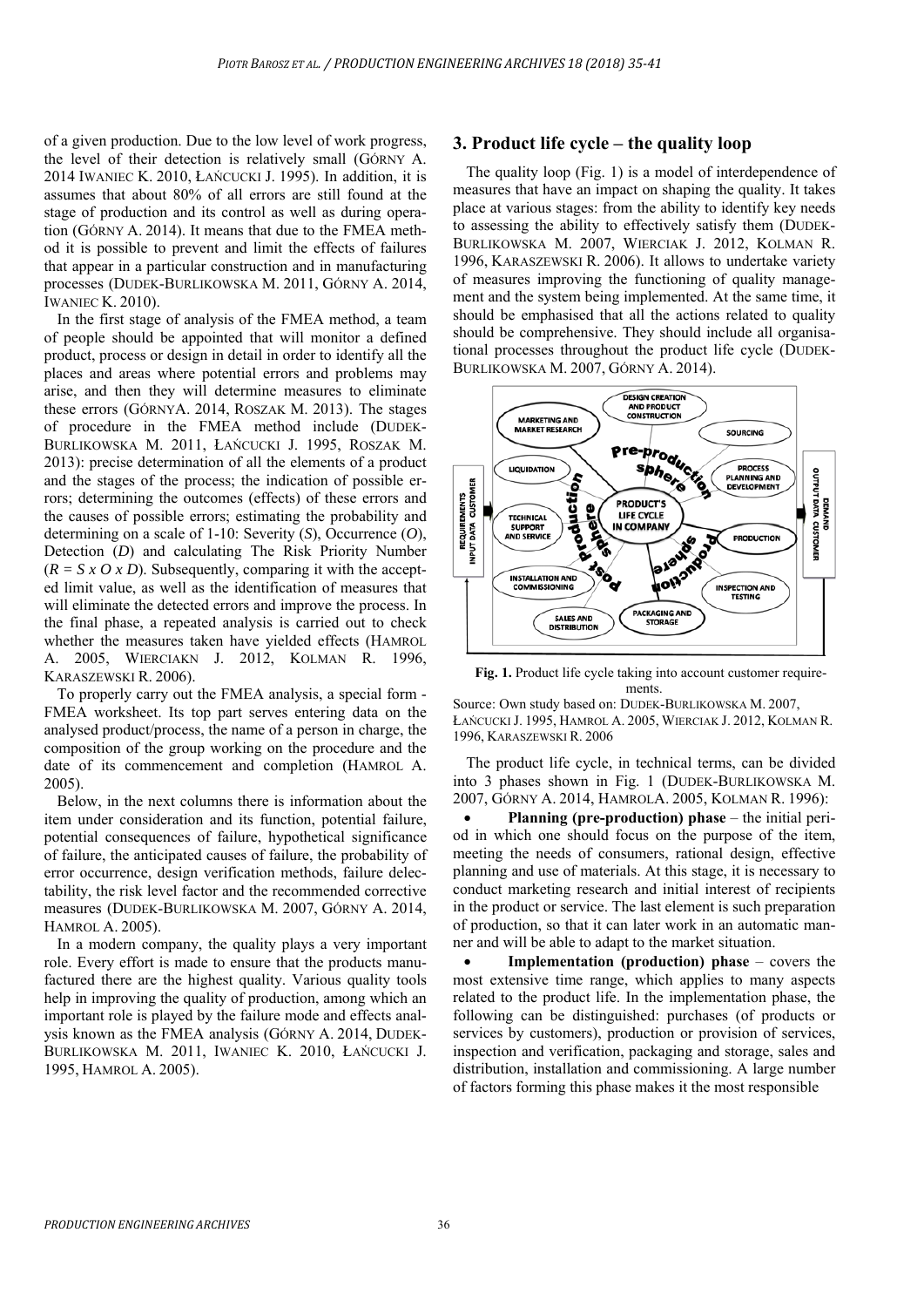part of the product's entire life. Even a correctly planned product or service will not bring the intended profits if distri

 bution channels, warehouses, quality control or sales forms fail. In this phase, people assigned to particular tasks must have extensive experience, knowledge of the market, as well as knowledge of sales and distribution processes. Nowadays, there is no room for errors or any stagnation that the competition may take advantage of.

 **Usability (post-production) phase** – the last part of a product's life cycle, which to the least extent depends on the manufacturer of the product or service. During this period, customer satisfaction should be supported and confidence in the future should be built by providing technical support and service as well as contacts with a customer.

In the literature, the interpretation of the product life cycle is based on the quality criterion (Fig. 2) defined as follows (DUDEK-BURLIKOWSKA M. 2007, HAMROL

A. 2005; IWANIEC K. 2010, KANIA A. ET ALL 2014):

- The design quality of the product is the ability of a design, material, formula to meet the customer's expectations and all those who have contact with it during its life cycle. The design quality of processes is determined by the degree to which the implementation process allows to manufacture the goods that are consistent with the design quality of the product.
- The quality of workmanship is responsible for creating a product whose features will be perfectly compatible or similar to the product and process included in the design.
- The operational and functional quality is closely related to the level of consumer satisfaction with the product held. Customer satisfaction should result from a high degree of meeting the needs specified in the form of requirements when placing an order.
- The service quality can be defined by the simplicity of maintaining the full usability by the product. One can talk about the high service quality when maintaining the usability is not a problem for either the customer or the service technician.

The application of the method not only allows to identify significant failures, but also contributes to making the right decisions on how to eliminate the causes of failures. The correct application of the method makes it possible to improve the efficiency of measures in terms of quality, to more efficiently meet customer expectations, reduce the costs with a planned high level of quality, increase the product reliability and increase customer satisfaction (DUDEK-BURLIKOWSKA M. 2007, HAMROL A. 2005, KARASZEWSKI R. 2006). In addition to measurable aspects, the use of the FMEA analysis may improve the integration between em-



**Fig. 2.** Quality in the product life cycle – the quality chain.

Source: Own study based on: DUDEK-BURLIKOWSKA M. 2007, HAMROL A. 2005, KANIA A. ET AL. 2014.

> ployees and the flow of information, which results in better outcomes in team problem-solving (KARASZEWSKI R. 2006).

## **4. Stages of implementation of the FMEA analysis in a selected company**

In the selected company of the automotive sector, an appropriate division of responsibilities was made in the preparation of the implementation process of the entire FMEA method. It means that the whole team is responsible for the entire operation, along with other people holding key positions in the organisation, including a technical director – responsible for the continuous development and maintenance of the PFMEA; a team leader – main technologist – who defines the stages of the entire production process and prepares tasks for the analysis and implementation of the method. He/She must also define the key assumptions of the design and the objectives to be achieved. At the same time, he/she is involved in coordinating the work of the team, overseeing the work being carried out, as well as preparing and proper storage of all documents related to the FMEA analysis. The last and most important link is the FMEA team. Its task is to collect data allowing to carry out the comprehensive FMEA analysis, as well as to participate in its implementation.

He/She is also obliged to regularly (throughout the entire process) carry out scheduled inspections (at least every four months – regardless of unplanned inspections carried out, the purpose of which is to eliminate emerging failures). Figure 3 shows the course of the entire process that was implemented in the selected company. By analysing Figure 3, the process of implementing the FMEA method, even though it is complex, proceeds in an extremely orderly manner. In order for it to be effective, each of the measures should be carried out in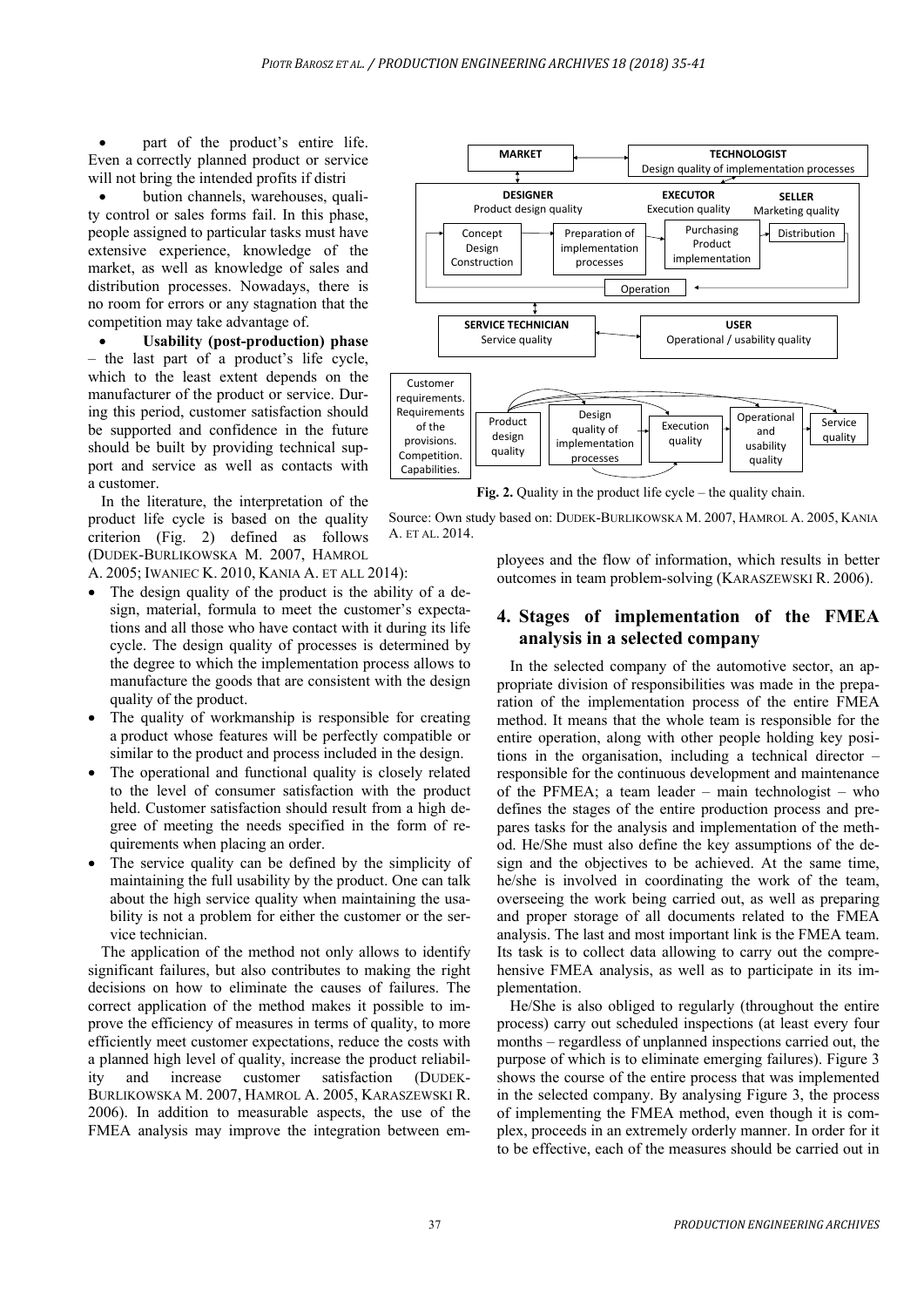the right order. They cannot be implemented in a chaotic manner or according to criteria chosen by persons in charge. If the established order is not follow, it may turn out that the process does not function as expected and, thus, it will not produce concrete results.



**Fig. 3.** Diagram of the implementation of the FMEA methodology in the company.

Source: Own study based on materials provided by the company

When implementing the FMEA method, it should also be remembered to complete the previous stage before undertaking the next one. Usually it involves the preparation of relevant documents, drawing conclusions or presenting key assumptions related to the ongoing work. At each stage of implementation of the FMEA method, it is also underlined that it cannot be expected to bring specific solutions. It should be emphasised that this method does not help in the development of corrective measures and it does not provide tools for making modifications. It allows only to locate sources of emerging failures or potential problems and raising awareness of their occurrence. Therefore, before its final introduction, it is necessary to consider what are expectations with regard to it, what results we expect and whether employees who will be responsible for its implementation will be able to find the right and most effective solutions for the problems found.

## **5. The application of the FMEA in the selected production process**

The selected company for research is an organisation focused on quality and customer. It specialises in the design and implementation of complex and comprehensive solutions related to CNC machining, which is intended for the broadly understood automotive sector.

In accordance with the assumptions of continuous quality improvement, the FMEA method was used in the production process of a fully automated and robotised production line for machining of motor heads. The assumption of the organisation is the fact that the parts and accessories being prepared must meet certain quality standards, have specific properties and, above all, they should be free of any defects or technical problems. It may turn out that one incorrectly prepared part will affect entirely the production of other elements. In extreme cases, it may even lead to the withdrawal or destruction of the entire production, because the failure will endanger the safety of the vehicle or will make the vehicle inconsistent with the adopted legal regulations.

All this means that the company's processes must be regularly verified in terms of effective functioning and in accordance with the adopted criteria. In addition, it is necessary to take immediate corrective measures that will allow to correct problems or failures early enough. This is especially important if one considers that the organisation carries out its measures both on the domestic and foreign markets. On the one hand, it gives it the opportunity to cooperate with a wide group of customers, which also affects the quality standards used and services provided. On the other hand, however, it imposes specific working conditions. The activities undertaken by the entity must comply not only with national standards, but also with international standards. The activity conducted by the company strives to meet the highest quality standards and services provided in order to provide its customers with a high level of satisfaction with the offered products.

It is worth emphasising that most of the processes that have been implemented in the company operate on the basis of the same mechanism. Owning to this, more certainty is gained that the final product for the customer will meet all their requirements. At the same time, it will be free from any failures and problems, and hence it will not cause any problems in terms of its operation. Due to the large range of offered products, the processes are linked to each stage of their creation. They involve the preparation of appropriate projects, planning each of the measures as well as carrying out individual works leading to the creation of a specific solution.

Each of the elements of the process described above creates a coherent whole, which means that an employee responsible for the first process must ensure its correctness. If there are any errors or omissions, it may turn out that all measures and further processes will be carried out incorrectly. In turn, this can lead to a situation that, despite the control and verification of the correctness of their scope and execution, a defective product or one that does not meet all of its properties can be packed. Therefore, each time before the selected stage is completed, it should be carefully verified that all measures taken have been carried out in accordance with the applicable standards and whether any failures have been committed. Due to the fact that in the course of one process several (or a dozen or so) employees are employed, their duties include verifying the correctness of the previously completed process and identifying any possible omissions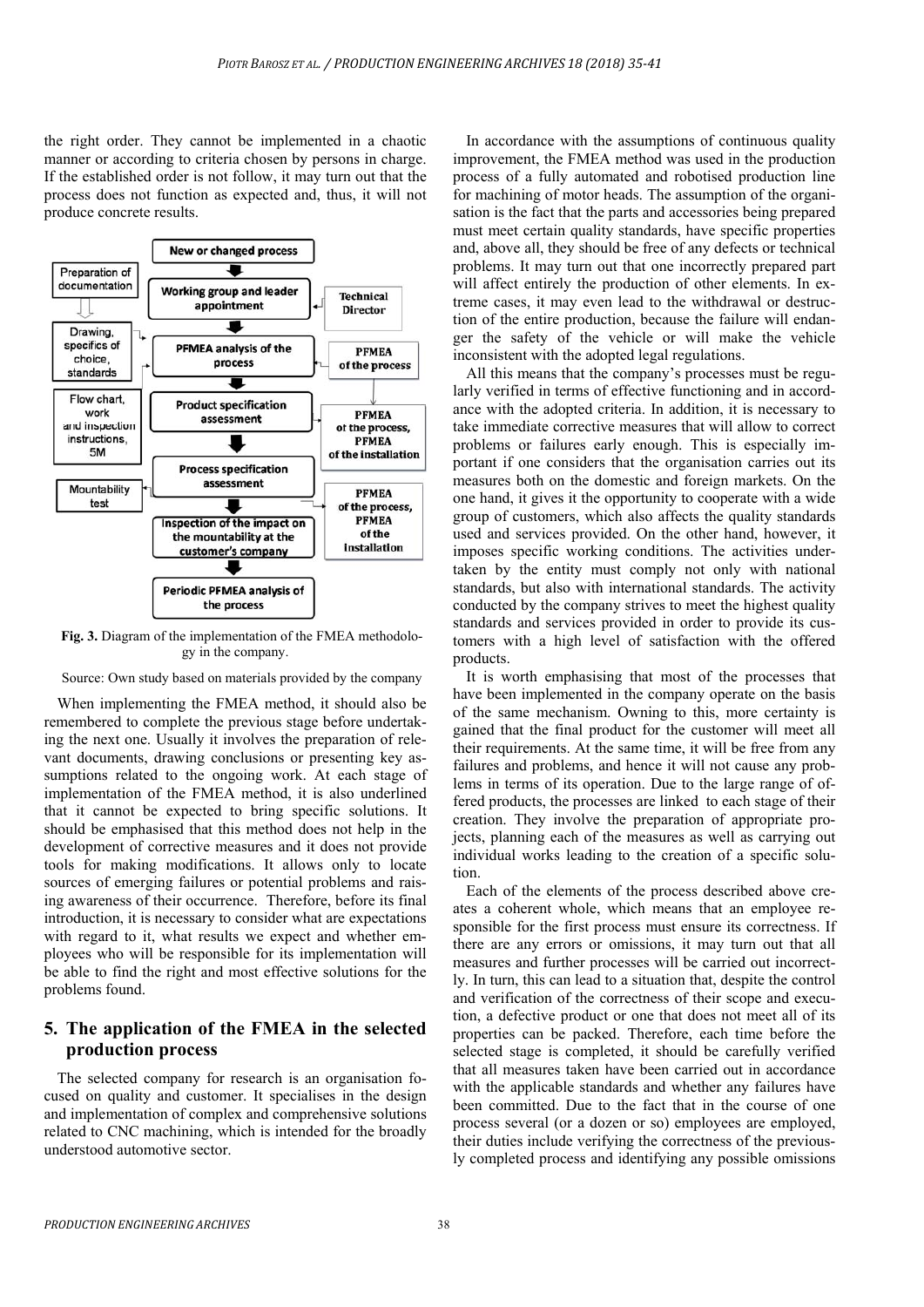or errors. Mutual control and verification of subsequent stages of the production process will allow to eliminate them.

The developed diagrams (Figure 4) allow to characterise the specificity of the entire company's functioning and mechanisms of its operation in detail. The presented diagram also shows the level of complexity of individual measures. In most cases, this is a consequence of the specificity of parts produced and the operation of the production mechanism itself.



**Fig. 4.** Diagram of the production process of the motor head. Source: (Own study based on materials provided by the company)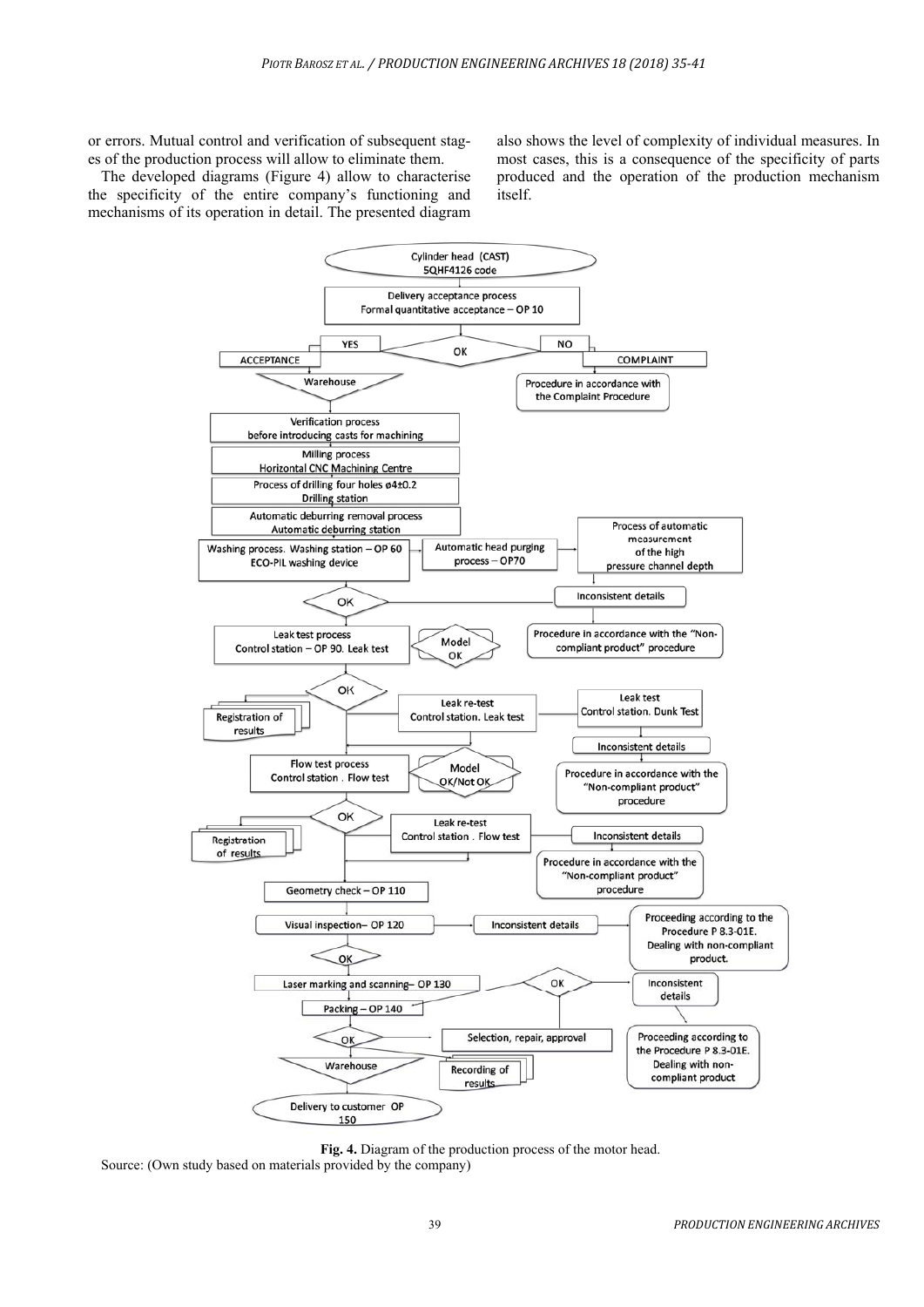These are elements that require precise and careful execution. In this case, even the smallest error can contribute to the improper functioning of the entire device or its greater fault rate. Therefore, the entire production process is designed in such a way as to monitor, as closely as possible, every stage of its operations and to regularly control the work progress. All this makes the whole mechanism extremely complex and multi-faceted.

The FMEA analysis was based on data contained in the Pareto-Lorentz analysis, which allowed to identify the critical stages of the production process of the motor head, including 4 failures constituting 80% of omissions. They include: incompatible hole diameter (too small), dirt, contamination, chips, greasiness, exceeding the max. leak limit, the lack of detection of oxides at the visual inspection station. The process was characterised in such a way as to take into account each of its operations. Each employee is responsible for the correctness of the measures carried out. The control points in the process are used to verify whether the measures have been carried out in accordance with the applicable standards and whether any failures occurred resulting in the product being incompatible.

An analysis was carried out using the FMEA method for all identified non-compliances, potential causes for the occurrence of errors, the probability of their occurrence, the significance for the customer and the probability of detection were defined. It should be emphasised that the FMEA is a document that is constantly transformed, modified and supplemented.

This is done every time a process or product is changed or updated. This is also possible when regular and periodic inspections are carried out. In this case, particular attention is paid to the assessment of the significance of defects.

Tables 1 shows the results of the FMEA analysis and assessment carried out, including the proposed corrective measures.

It is recommended that the FMEA analysis be carried out at regular intervals. In this way, it is possible to verify its correctness and the level of validity, and at the same time, some modifications imposed by changes taking place in individual processes may be introduced. In addition, this analysis should be carried out each time after detecting problems and introducing specific remedial measures.

In this way, it will be possible to verify early enough whether the implemented solutions bring the expected effect and whether they will improve the overall quality of the product being created. In addition, they will also allow to verify whether similar problems may appear again (even if the necessary changes have been made). As a result, it is possible to verify if the changes are long-lasting enough to bring the expected benefits or if it is necessary to implement more radical and advanced measures. Each measure presented in the diagram should be verified and the scope of activities carried out should be defined. On the basis of such measures, it is possible to determine which elements may cause problems or may generate errors. It is important to specify the greatest number of potential failures or problems at any stage of the process, including defining the specific effects of their occurrence and consequences. In this way, it will be possible to determine, during the ongoing production. whether there is a specific failure or problem in a given case.

**Table 1.** FMEA worksheet.

|                                                   |                                                |                                                                                                     |                |                                          |                        |                                                                                                          | <b>FMEA of Process - Analysis of Potential Failures and their Effects</b>              |                     |                                                                 |               |     |                                                                                                     |                                                                     | <b>FMEA No.:</b>                                                                             |                |                |               |    |
|---------------------------------------------------|------------------------------------------------|-----------------------------------------------------------------------------------------------------|----------------|------------------------------------------|------------------------|----------------------------------------------------------------------------------------------------------|----------------------------------------------------------------------------------------|---------------------|-----------------------------------------------------------------|---------------|-----|-----------------------------------------------------------------------------------------------------|---------------------------------------------------------------------|----------------------------------------------------------------------------------------------|----------------|----------------|---------------|----|
| <b>Process</b>                                    | Element:                                       |                                                                                                     |                |                                          |                        |                                                                                                          | Person responsible for the project:                                                    |                     |                                                                 |               |     |                                                                                                     |                                                                     | Developed by:                                                                                |                |                |               |    |
| <b>New</b>                                        | Name:                                          |                                                                                                     | Made by:       | <b>Modification:</b>                     |                        |                                                                                                          |                                                                                        |                     |                                                                 |               |     |                                                                                                     |                                                                     |                                                                                              |                |                |               |    |
| ╮                                                 |                                                |                                                                                                     |                |                                          | <b>Current process</b> |                                                                                                          |                                                                                        |                     |                                                                 |               |     | <b>Result of actions</b>                                                                            |                                                                     |                                                                                              |                |                |               |    |
| / Requirements<br>Process stage                   | Potential type<br>of failure                   | Potential effect of<br>failure                                                                      | Significance   | Classification<br>$\ddot{+}$<br>D, C, H, | İmit                   | Potential cause<br>of failure                                                                            | Preventive<br>control                                                                  | Dccurrence          | Detecting<br>control                                            | Detectability | Ĕ   | Recommended<br>actions                                                                              | Person responsible<br>deadline<br>ang                               | taken & date<br><b>Actions</b>                                                               | Significance   | Probability    | Detectability | ΕŘ |
|                                                   |                                                |                                                                                                     |                |                                          |                        |                                                                                                          | Operation -                                                                            |                     | <b>OP. 30</b>                                                   |               |     |                                                                                                     |                                                                     |                                                                                              |                |                |               |    |
| Machining<br>(milling,<br>drilling,<br>threading) | t diameter<br>of the<br>opening<br>(too small) | Improper<br>Inconsisten dimensions<br>of parts<br>(too bia<br>allowance<br>for finish<br>machining) | $\overline{7}$ | Н                                        | 100                    | Worn drill<br>(Dullness<br>of cutting<br>tool)                                                           | Tool<br>replacement<br>according to<br>the timetable<br>established by<br>the producer | $\overline{7}$      | Measurement<br>with WMP<br>(coordinate<br>measuring<br>machine) | 6             | 294 | Replacem<br>ent of<br>cutting<br>plates<br>every<br>1000 pcs.                                       | Shift<br>manager                                                    | Replaceme<br>nt of<br>cutting<br>plates<br>every<br>1,000 pcs.                               | 4              | $\overline{7}$ | 3             | 84 |
| <b>OP. 60</b><br><b>Operation -</b>               |                                                |                                                                                                     |                |                                          |                        |                                                                                                          |                                                                                        |                     |                                                                 |               |     |                                                                                                     |                                                                     |                                                                                              |                |                |               |    |
| Washing<br>(details of<br>proper<br>cleanness)    | Dirt.<br>contaminatil<br>on, chips,<br>grease  | Risk of<br>improper<br>engine work<br>and<br>operation                                              | 8              | н                                        | 100                    | Improper<br>operation<br>of washer<br>(damaged<br>pouring<br>system or<br>clogged<br>rinsing<br>nozzles) | Visual<br>inspection                                                                   | $\overline{\bf{4}}$ | Laboratory<br>verification of<br>the impurity<br>significance   | 4             | 128 | Increase<br>the<br>frequency<br>for bath<br>replaceme<br>nt from<br>1/per two<br>weeks to<br>1/week | Junior<br>Engineer<br>before<br>start-up<br>of<br><b>production</b> | Increased<br>frequency<br>for bath<br>eplaceme<br>nt from<br>1/per two<br>weeks to<br>1/week | $\overline{2}$ | 8              | 3             | 48 |

Source: Own study based on materials provided by the company